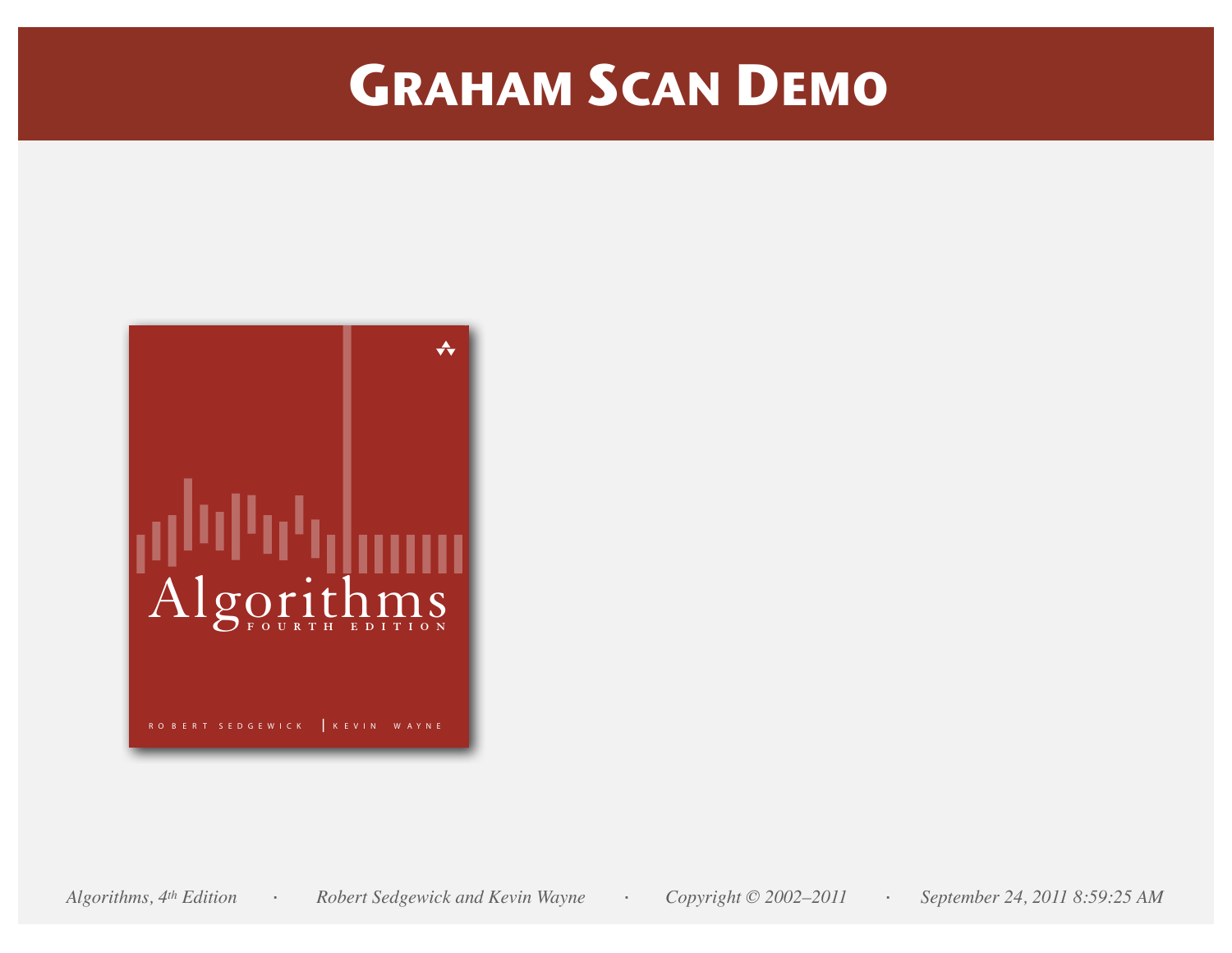- Choose point *p* with smallest *y*-coordinate.
- Sort points by polar angle with *p*.
- Consider points in order, and discard unless that would create a ccw turn.

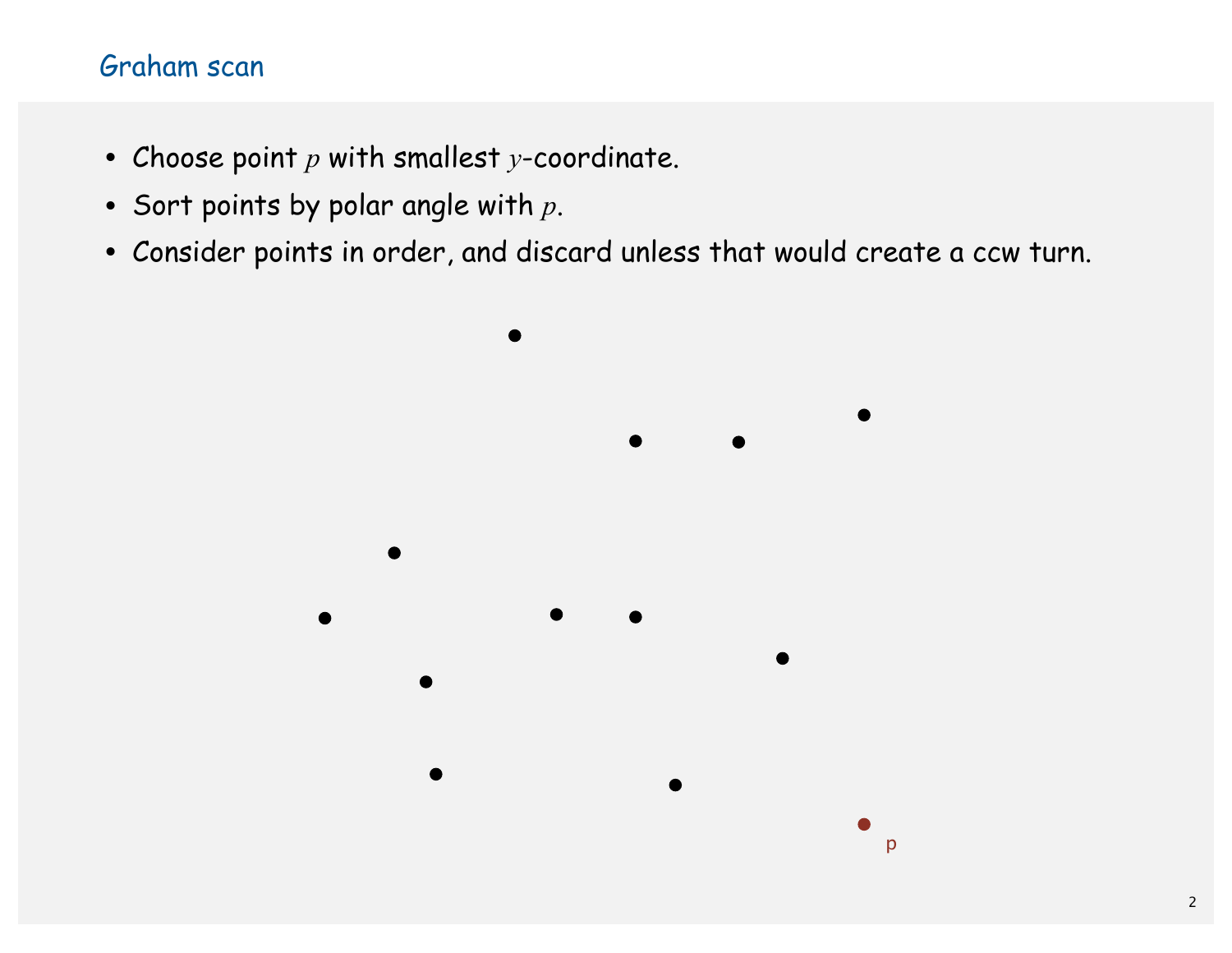- Choose point *p* with smallest *y*-coordinate.
- Sort points by polar angle with *p*.
- Consider points in order, and discard unless that would create a ccw turn.

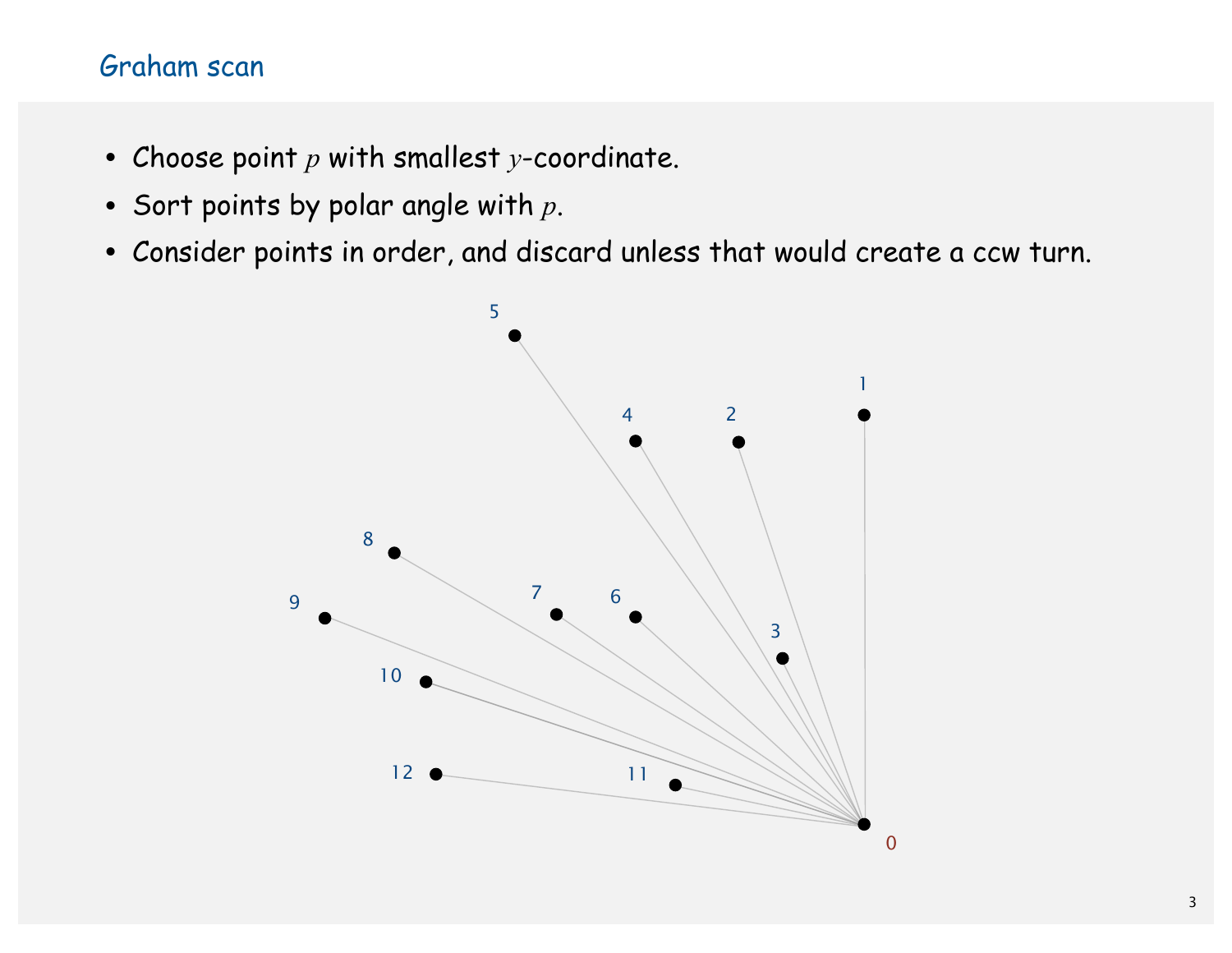- Choose point *p* with smallest *y*-coordinate.
- Sort points by polar angle with *p*.
- Consider points in order, and discard unless that would create a ccw turn.

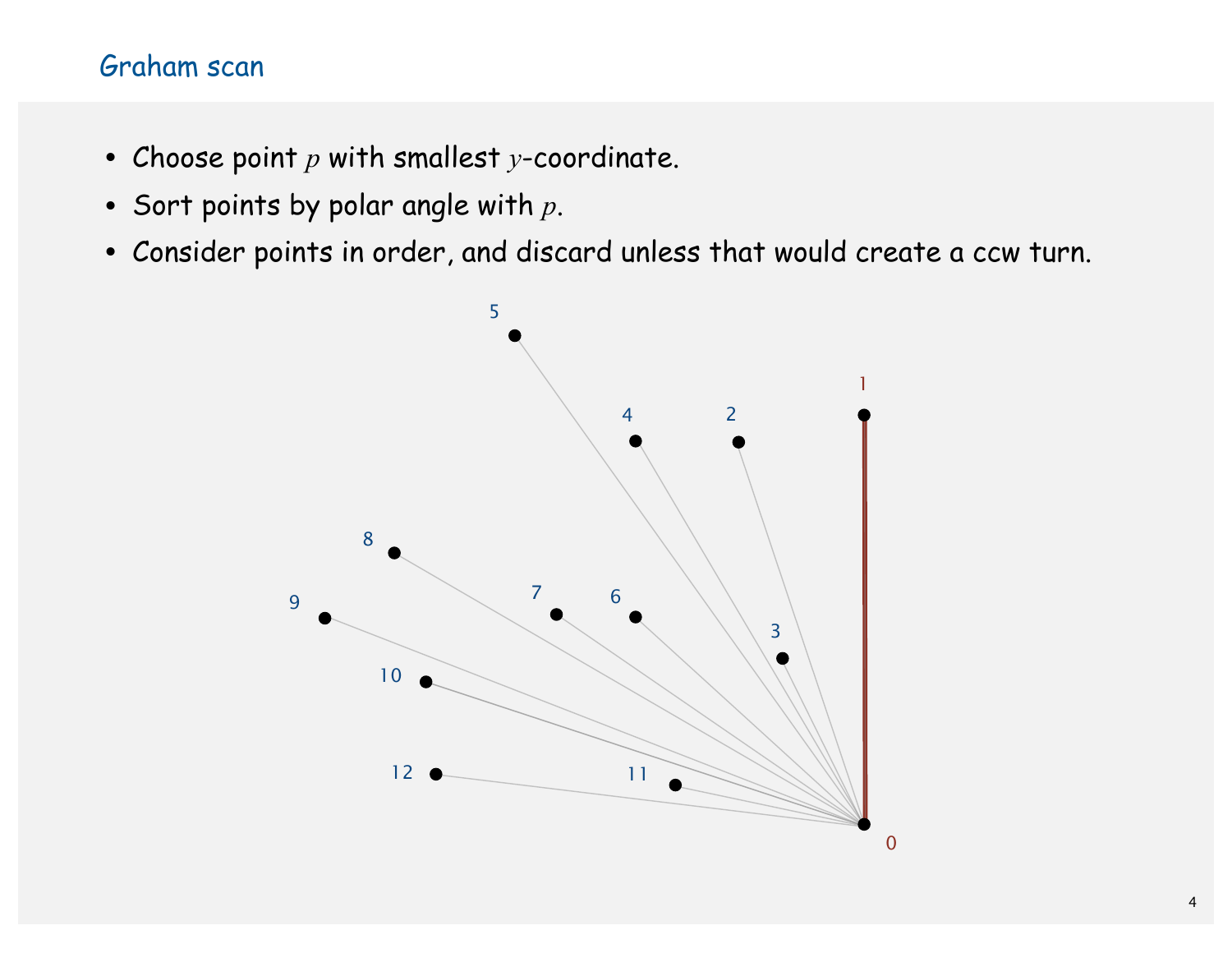- Choose point *p* with smallest *y*-coordinate.
- Sort points by polar angle with *p*.
- Consider points in order, and discard unless that would create a ccw turn.

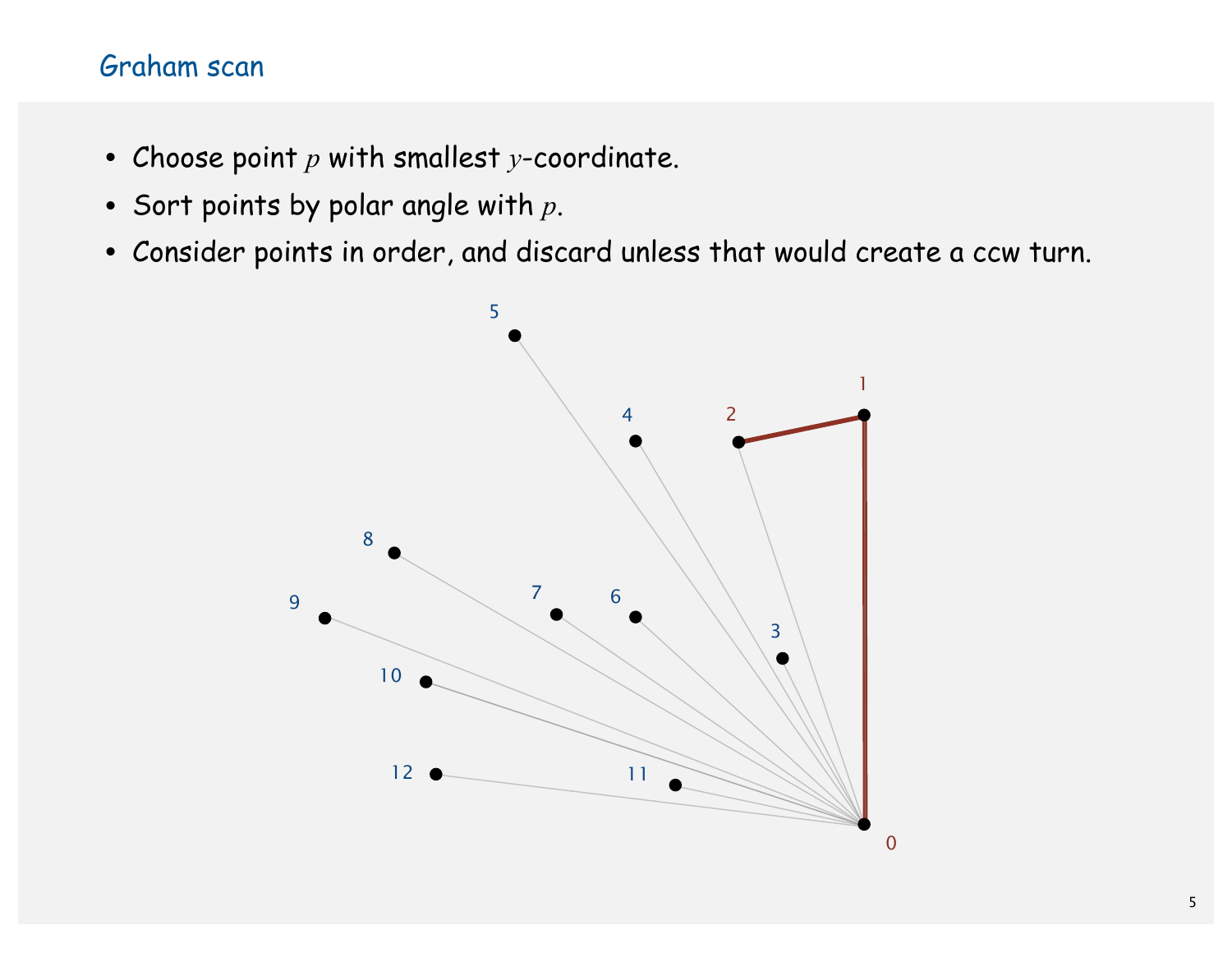- Choose point *p* with smallest *y*-coordinate.
- Sort points by polar angle with *p*.
- Consider points in order, and discard unless that would create a ccw turn.

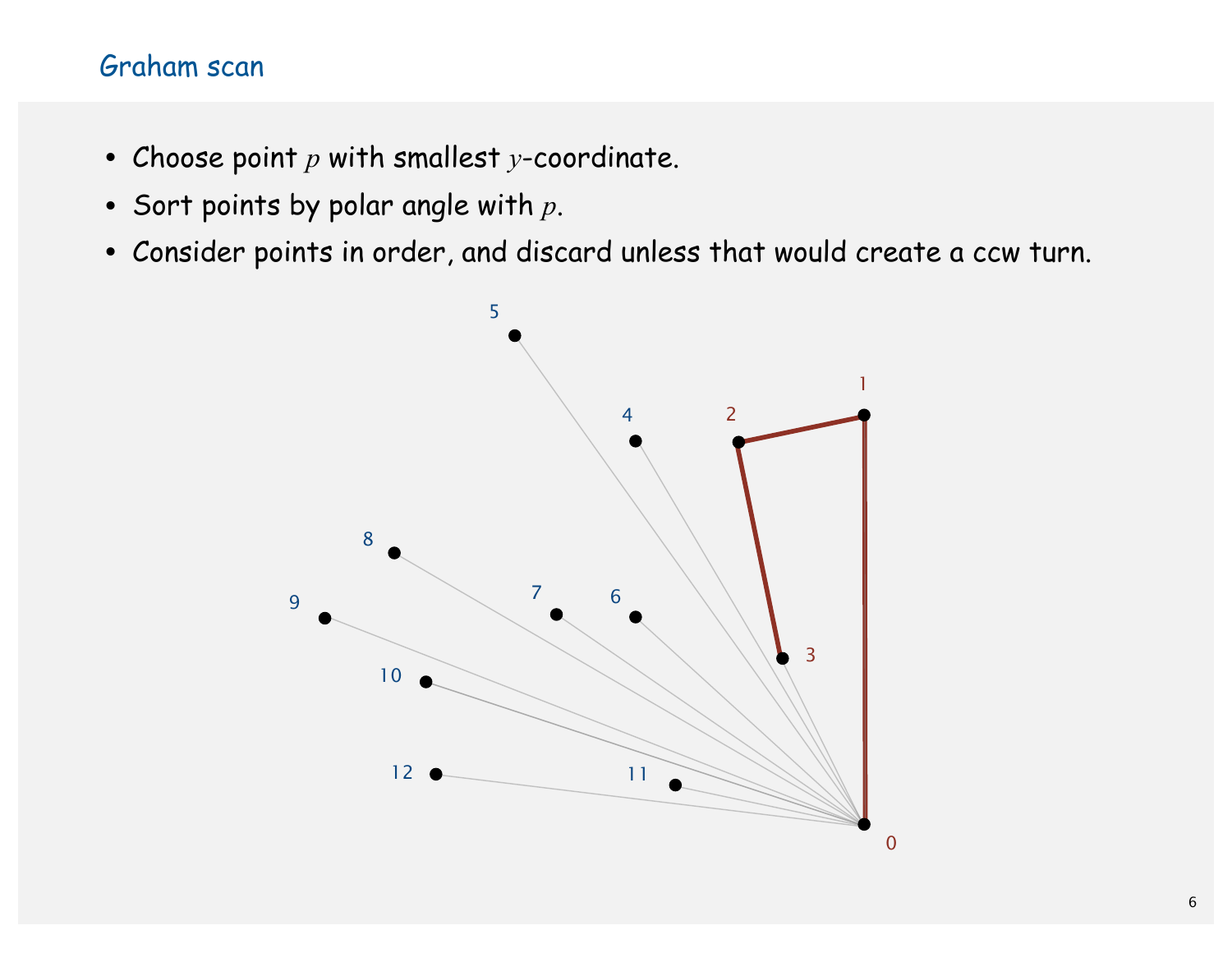- Choose point *p* with smallest *y*-coordinate.
- Sort points by polar angle with *p*.
- Consider points in order, and discard unless that would create a ccw turn.

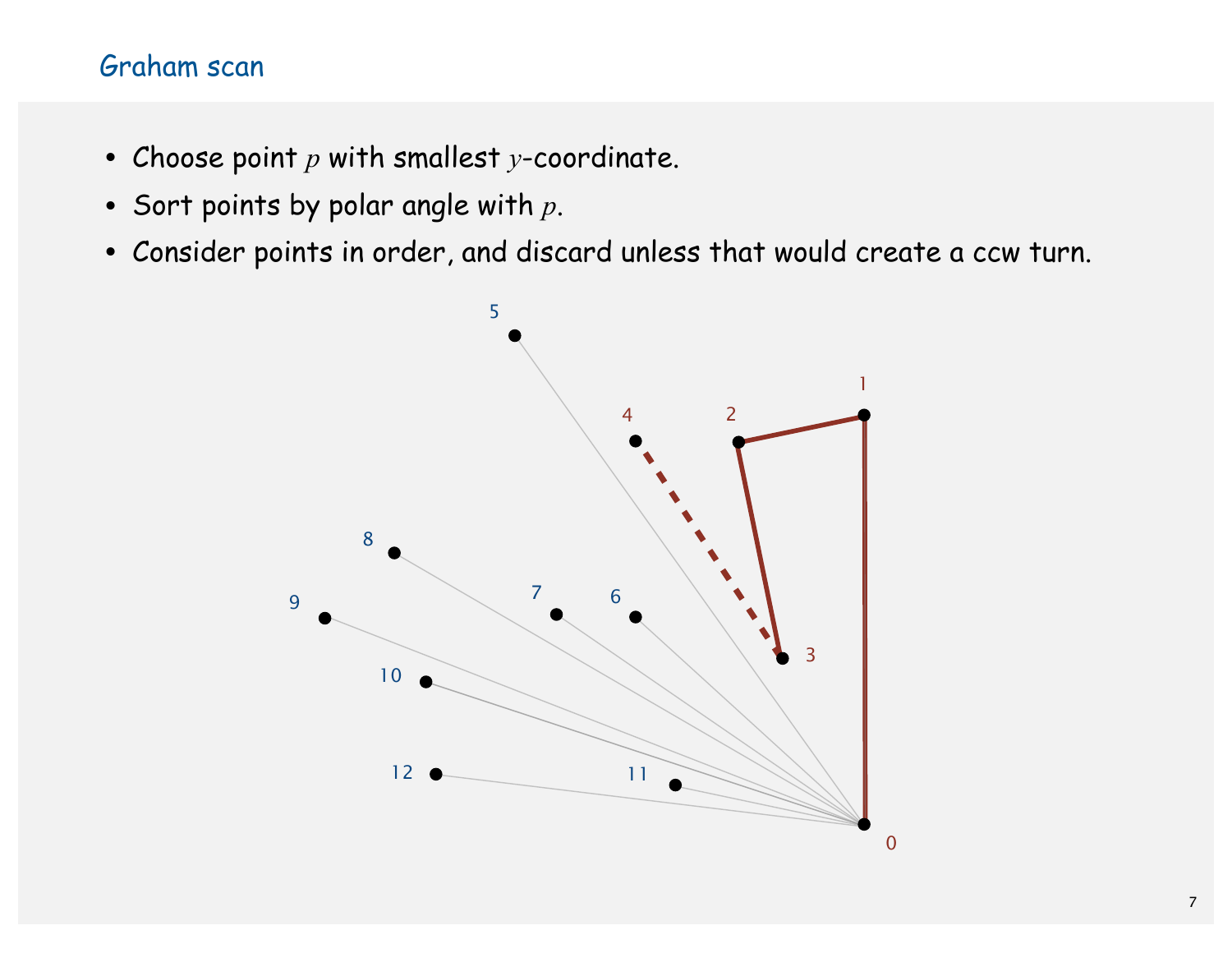- Choose point *p* with smallest *y*-coordinate.
- Sort points by polar angle with *p*.
- Consider points in order, and discard unless that would create a ccw turn.

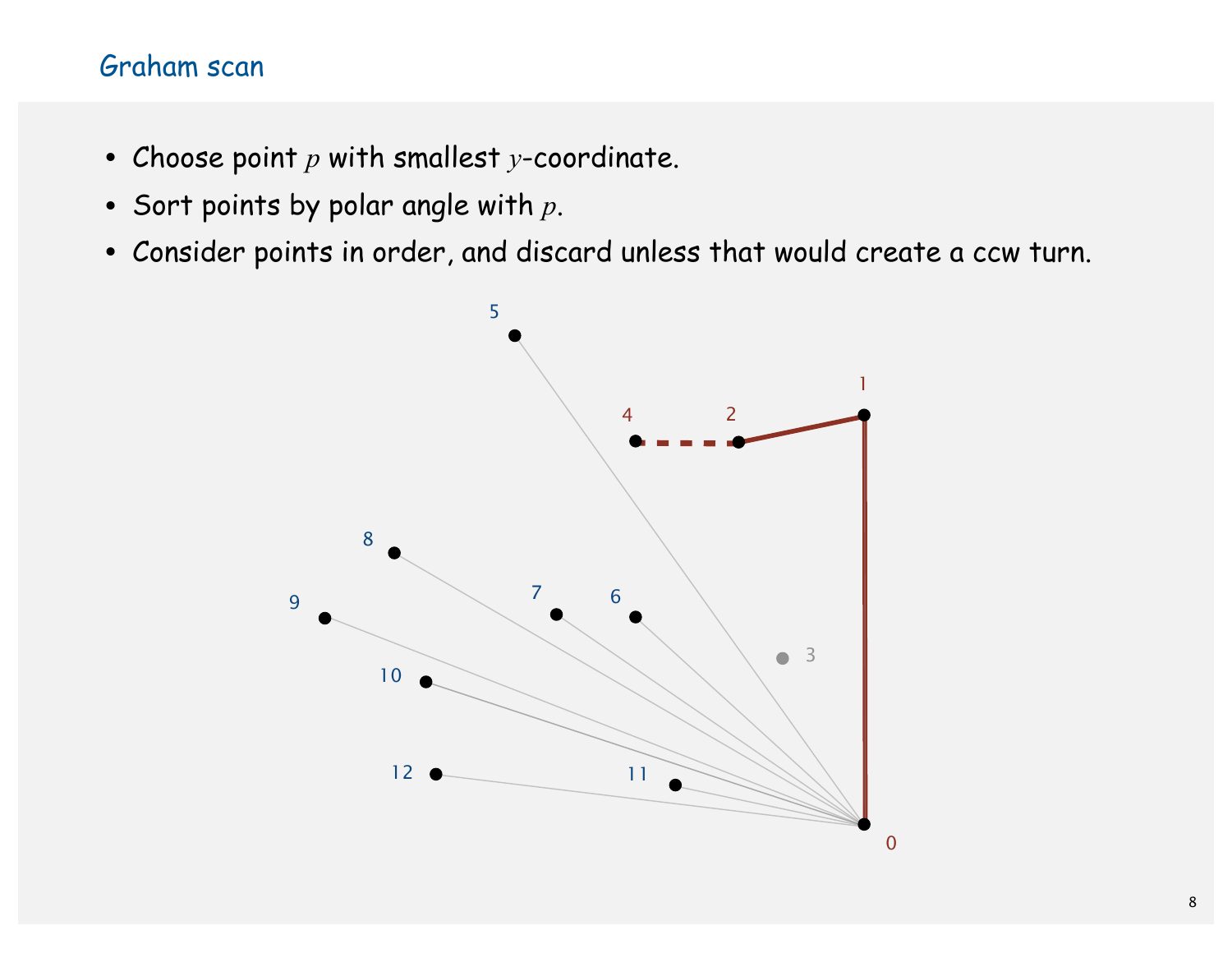- Choose point *p* with smallest *y*-coordinate.
- Sort points by polar angle with *p*.
- Consider points in order, and discard unless that would create a ccw turn.

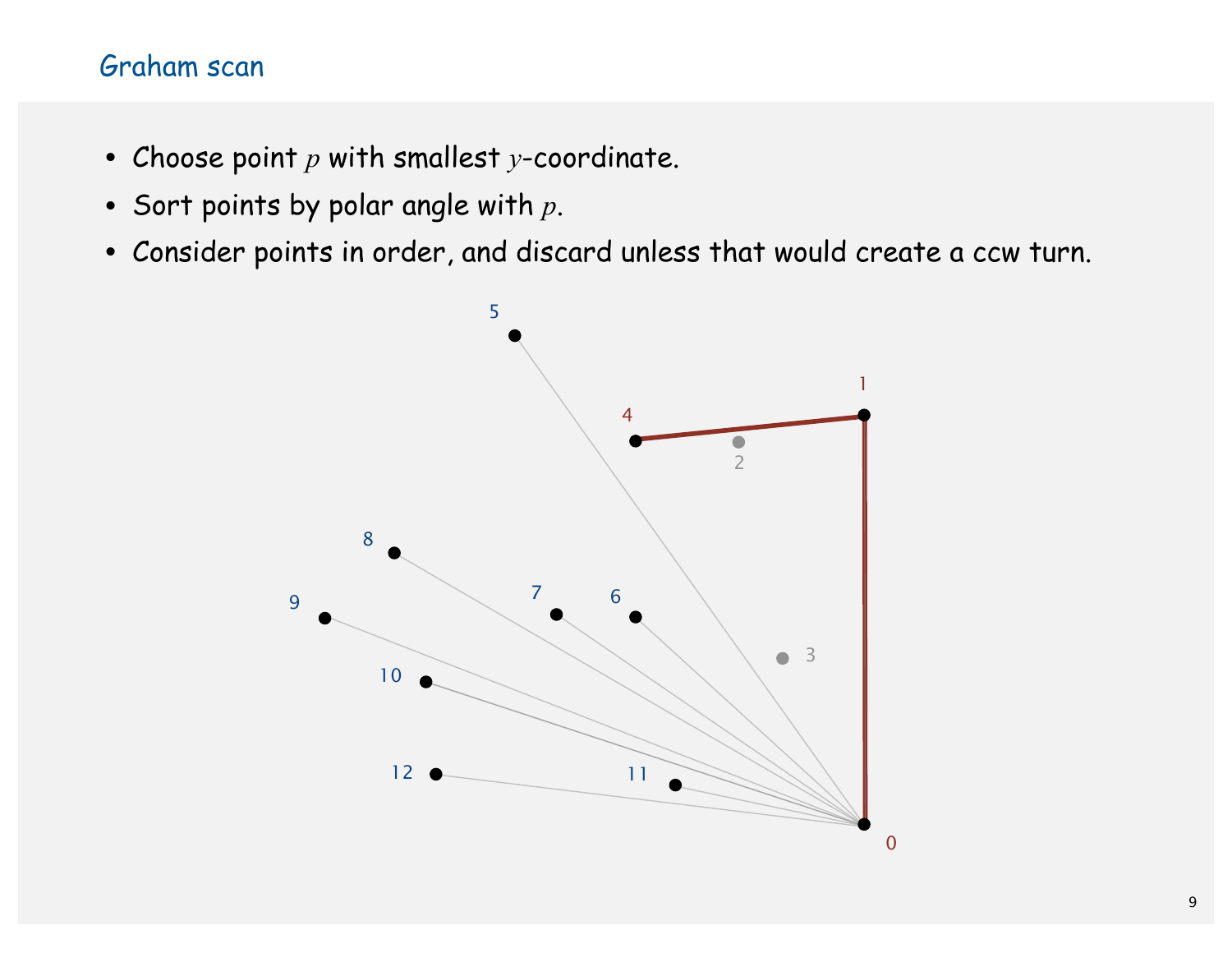- Choose point *p* with smallest *y*-coordinate.
- Sort points by polar angle with *p*.
- Consider points in order, and discard unless that would create a ccw turn.

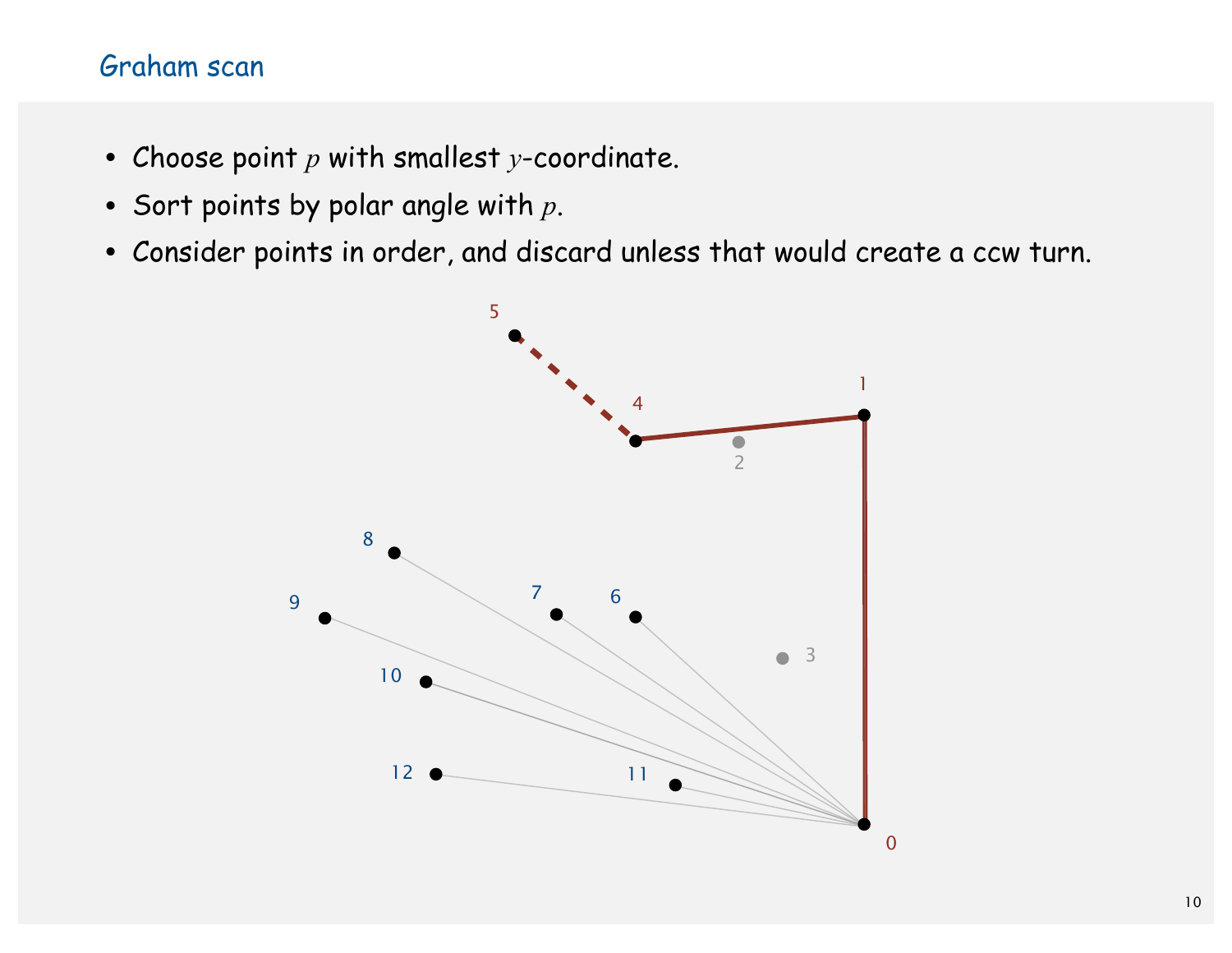- Choose point *p* with smallest *y*-coordinate.
- Sort points by polar angle with *p*.
- Consider points in order, and discard unless that would create a ccw turn.

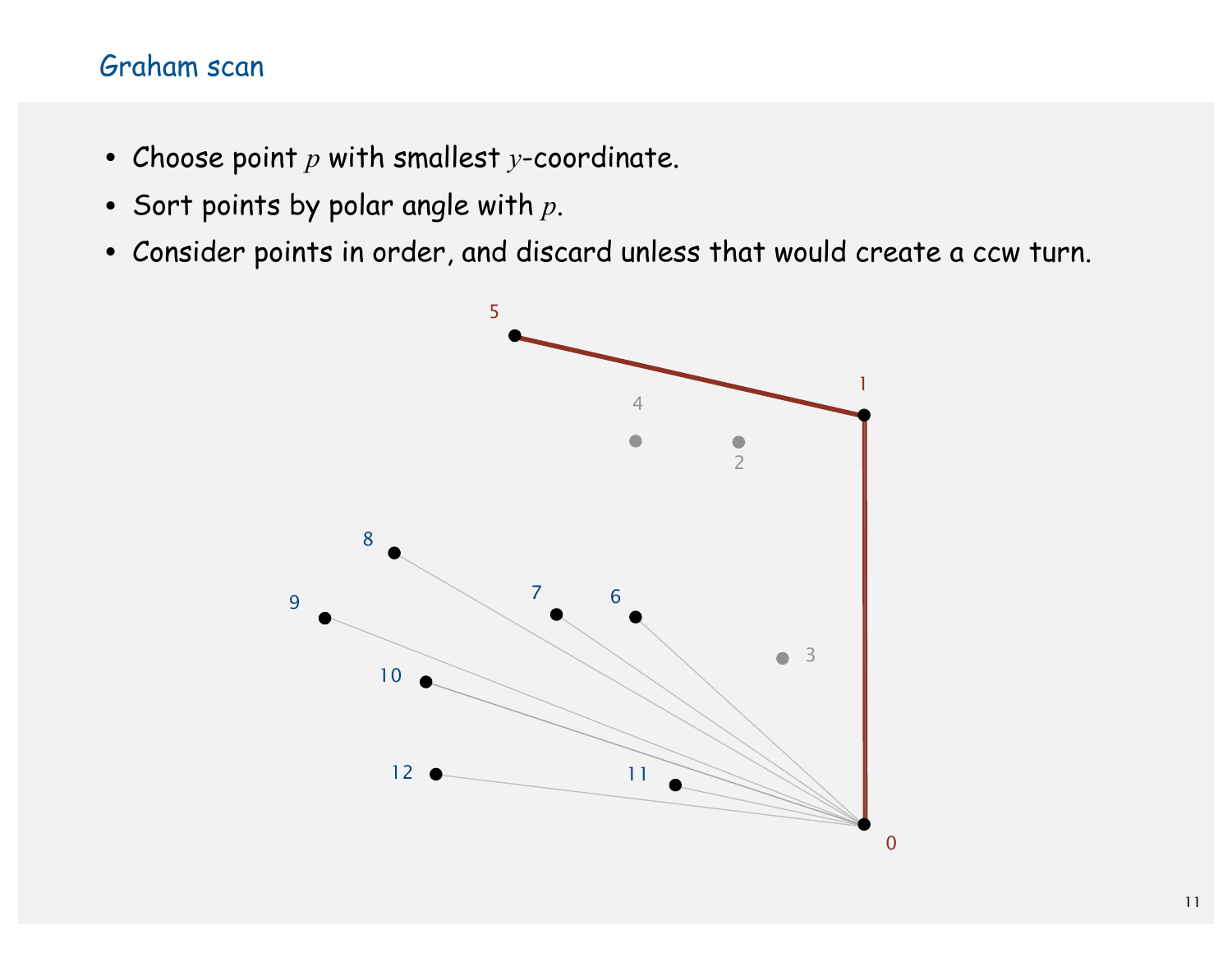- Choose point *p* with smallest *y*-coordinate.
- Sort points by polar angle with *p*.
- Consider points in order, and discard unless that would create a ccw turn.

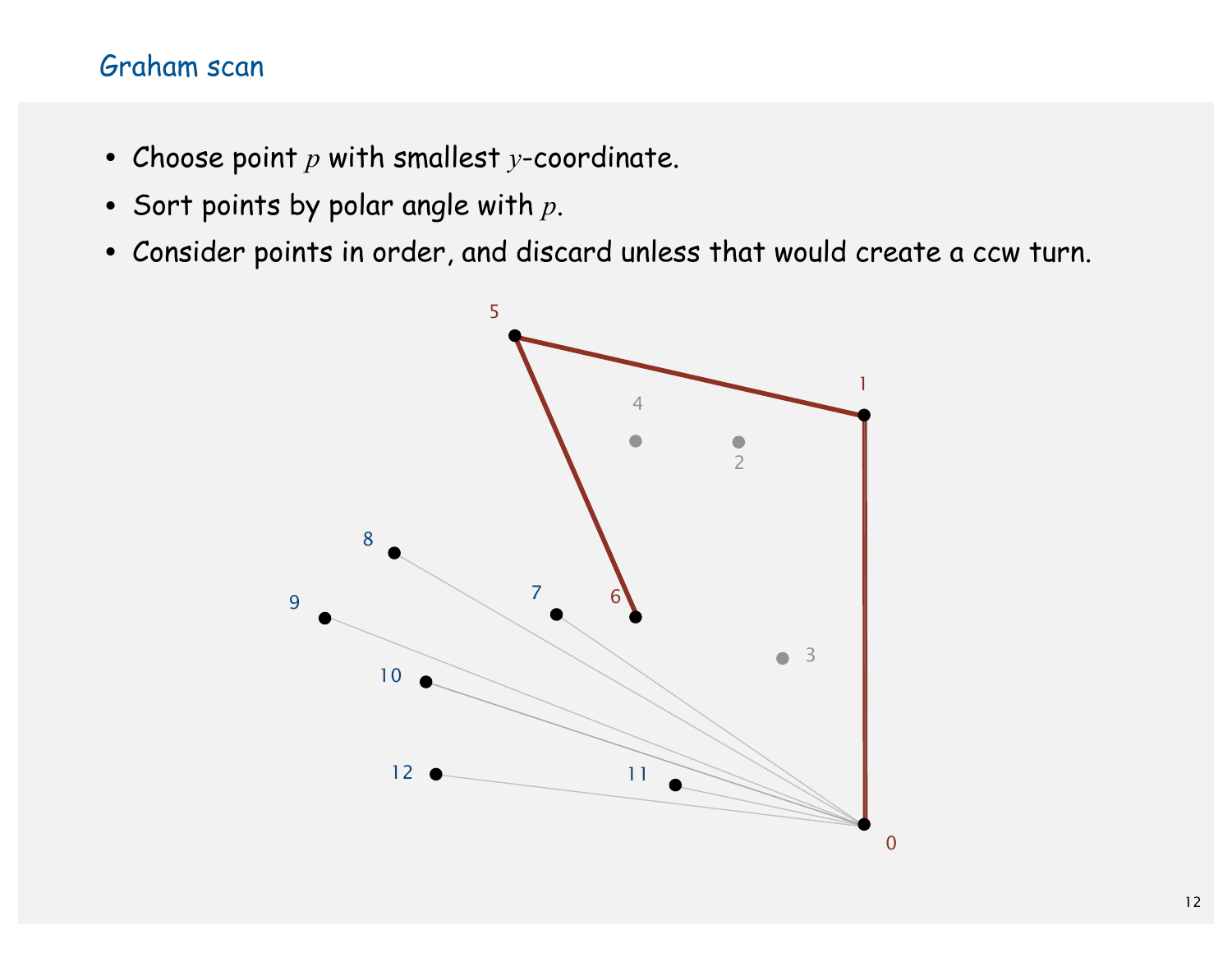- Choose point *p* with smallest *y*-coordinate.
- Sort points by polar angle with *p*.
- Consider points in order, and discard unless that would create a ccw turn.

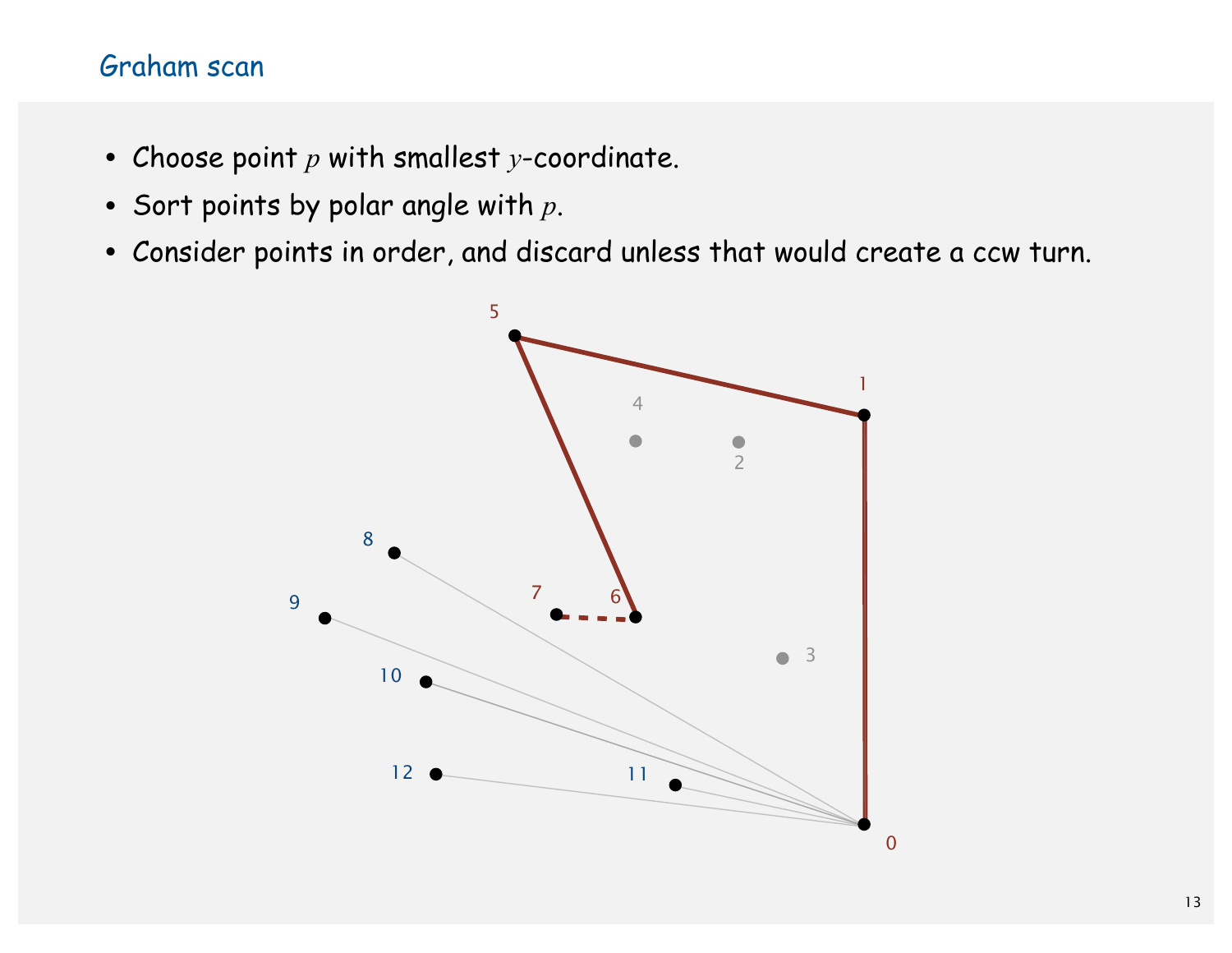- Choose point *p* with smallest *y*-coordinate.
- Sort points by polar angle with *p*.
- Consider points in order, and discard unless that would create a ccw turn.

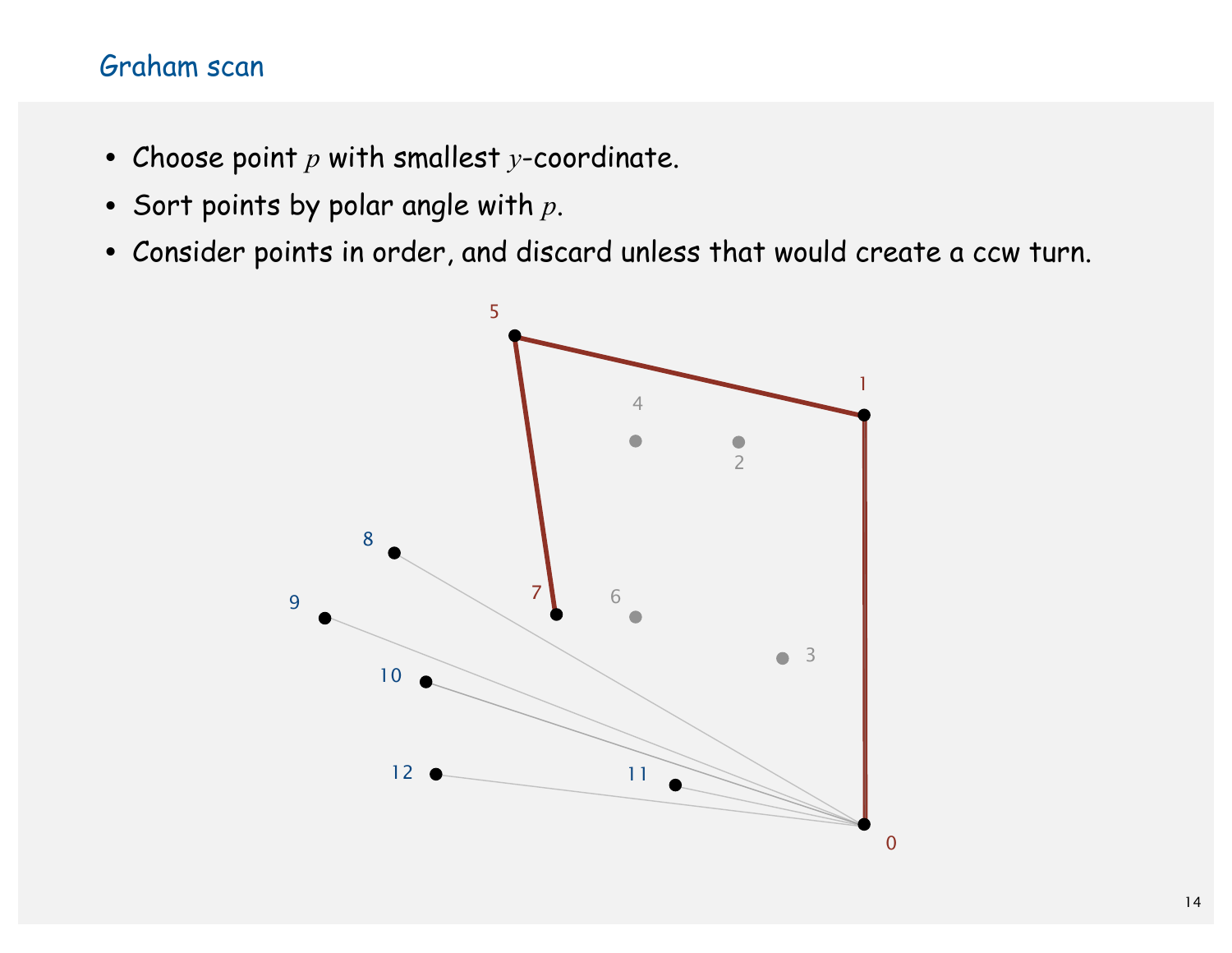- Choose point *p* with smallest *y*-coordinate.
- Sort points by polar angle with *p*.
- Consider points in order, and discard unless that would create a ccw turn.

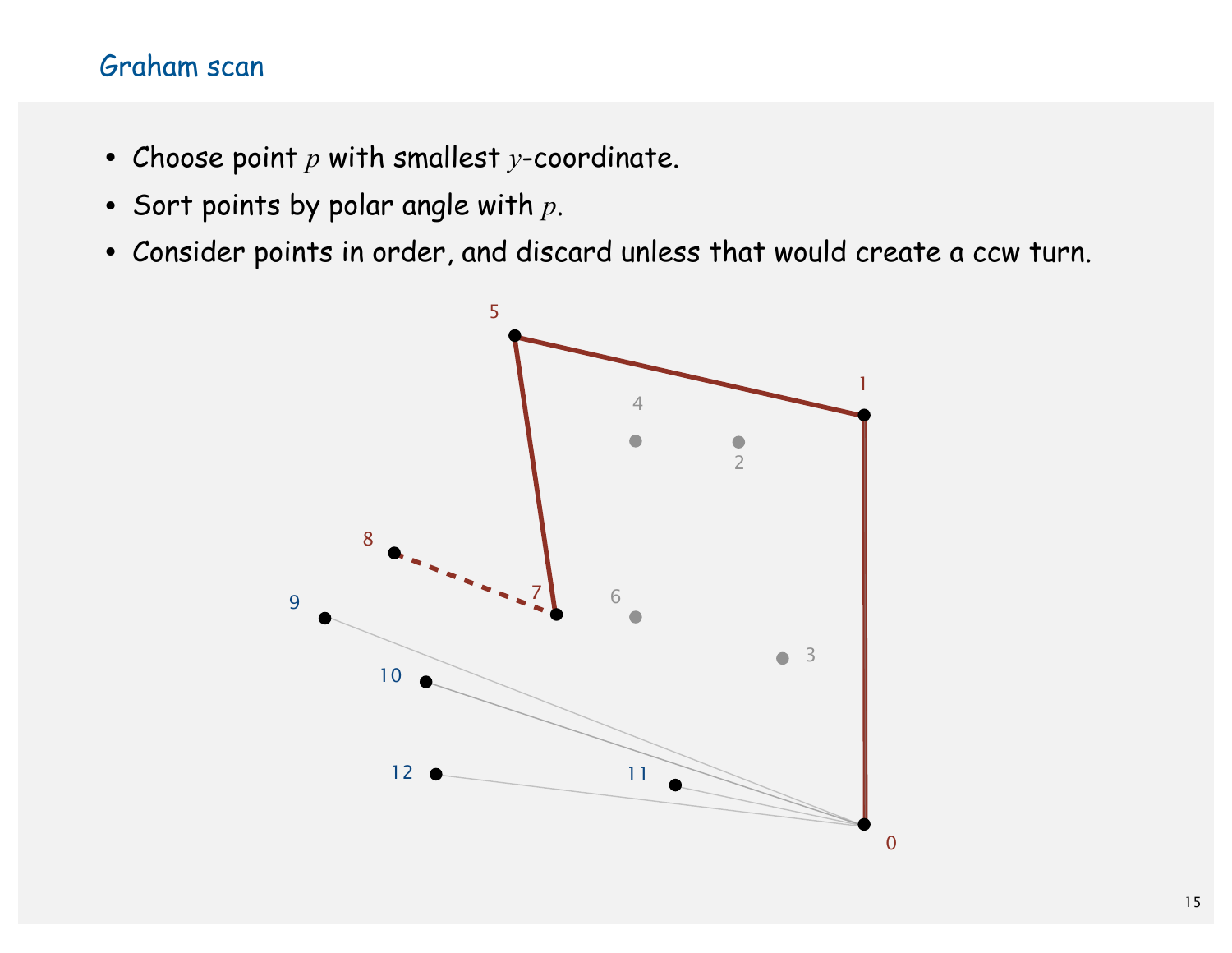- Choose point *p* with smallest *y*-coordinate.
- Sort points by polar angle with *p*.
- Consider points in order, and discard unless that would create a ccw turn.

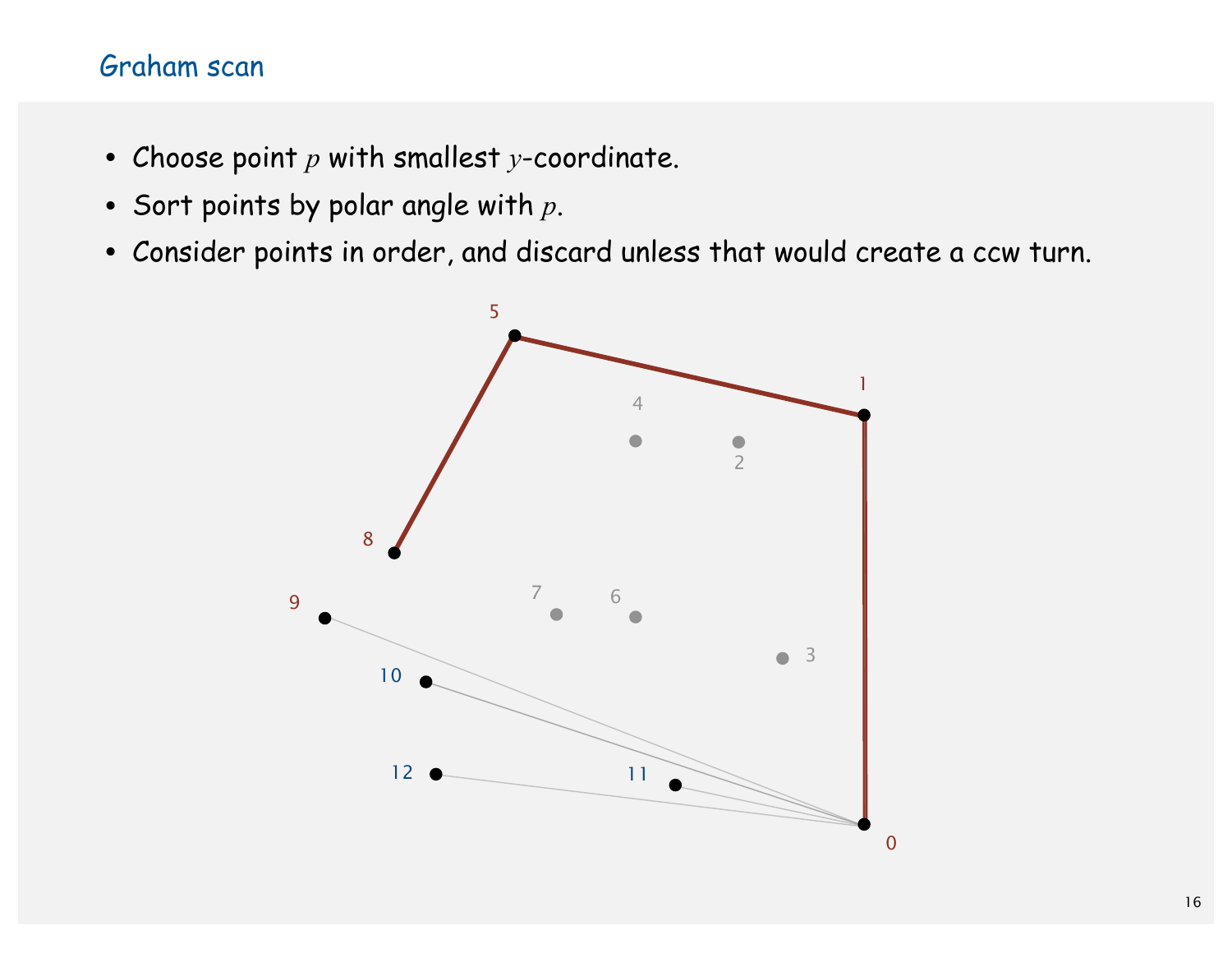- Choose point *p* with smallest *y*-coordinate.
- Sort points by polar angle with *p*.
- Consider points in order, and discard unless that would create a ccw turn.

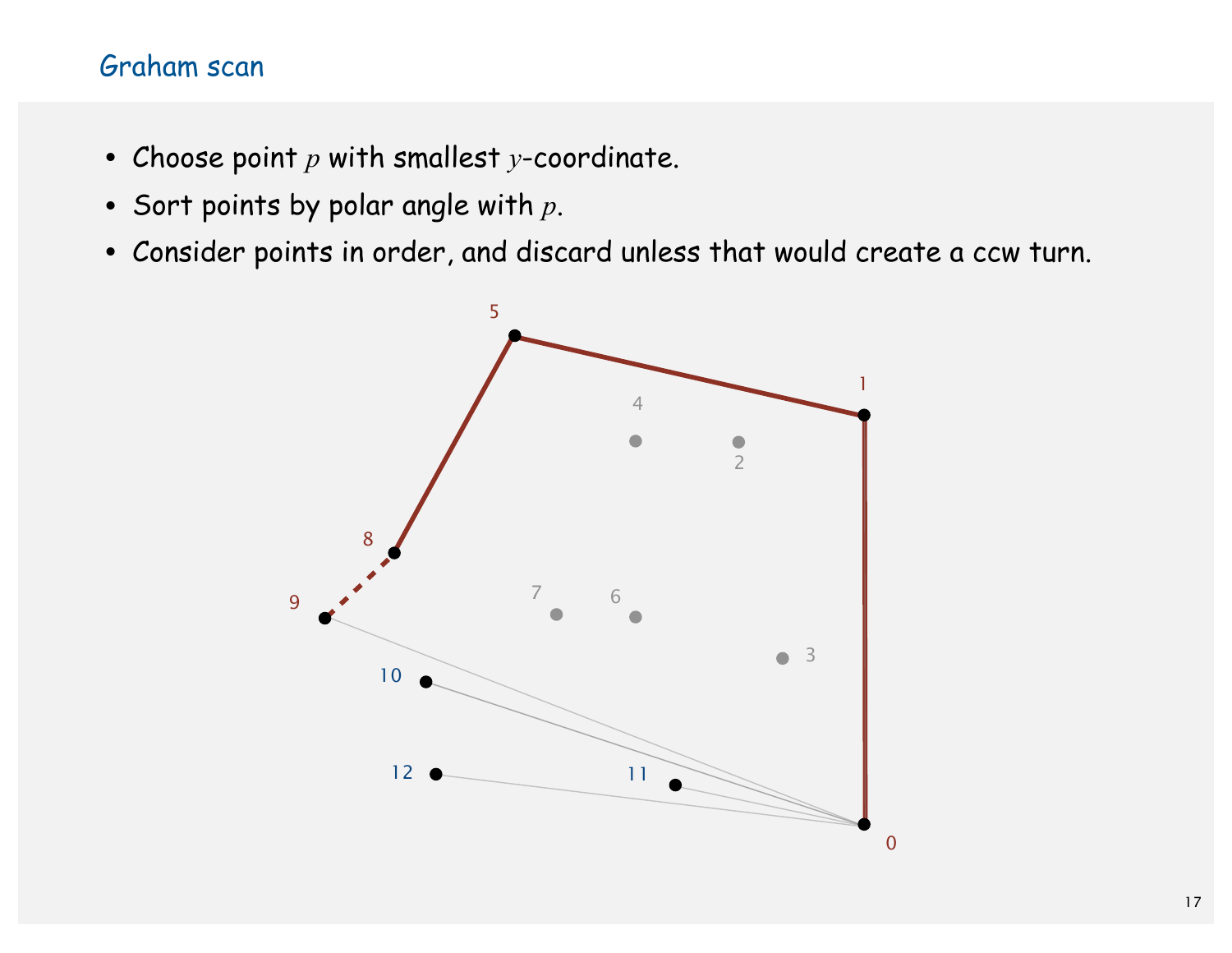- Choose point *p* with smallest *y*-coordinate.
- Sort points by polar angle with *p*.
- Consider points in order, and discard unless that would create a ccw turn.

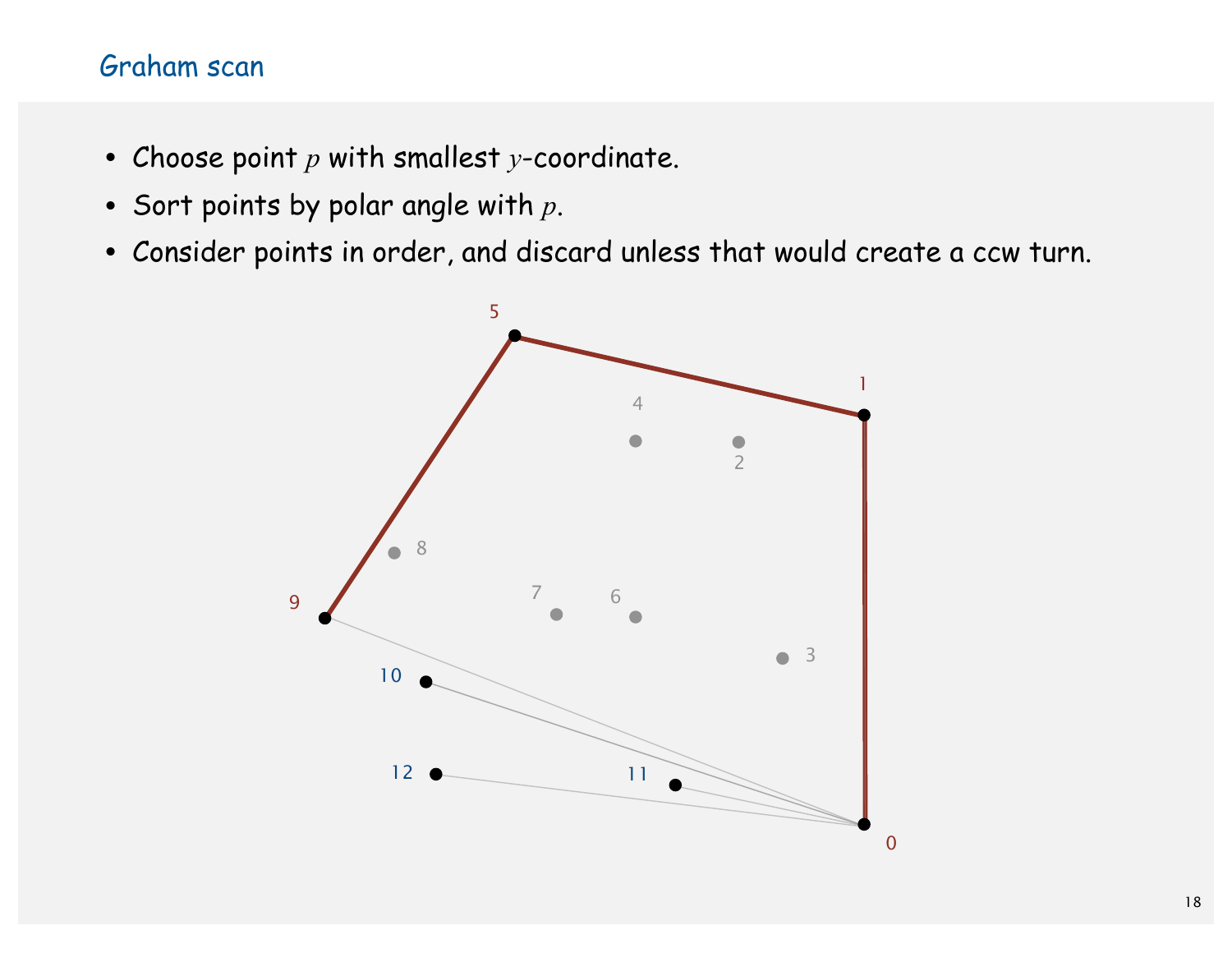- Choose point *p* with smallest *y*-coordinate.
- Sort points by polar angle with *p*.
- Consider points in order, and discard unless that would create a ccw turn.

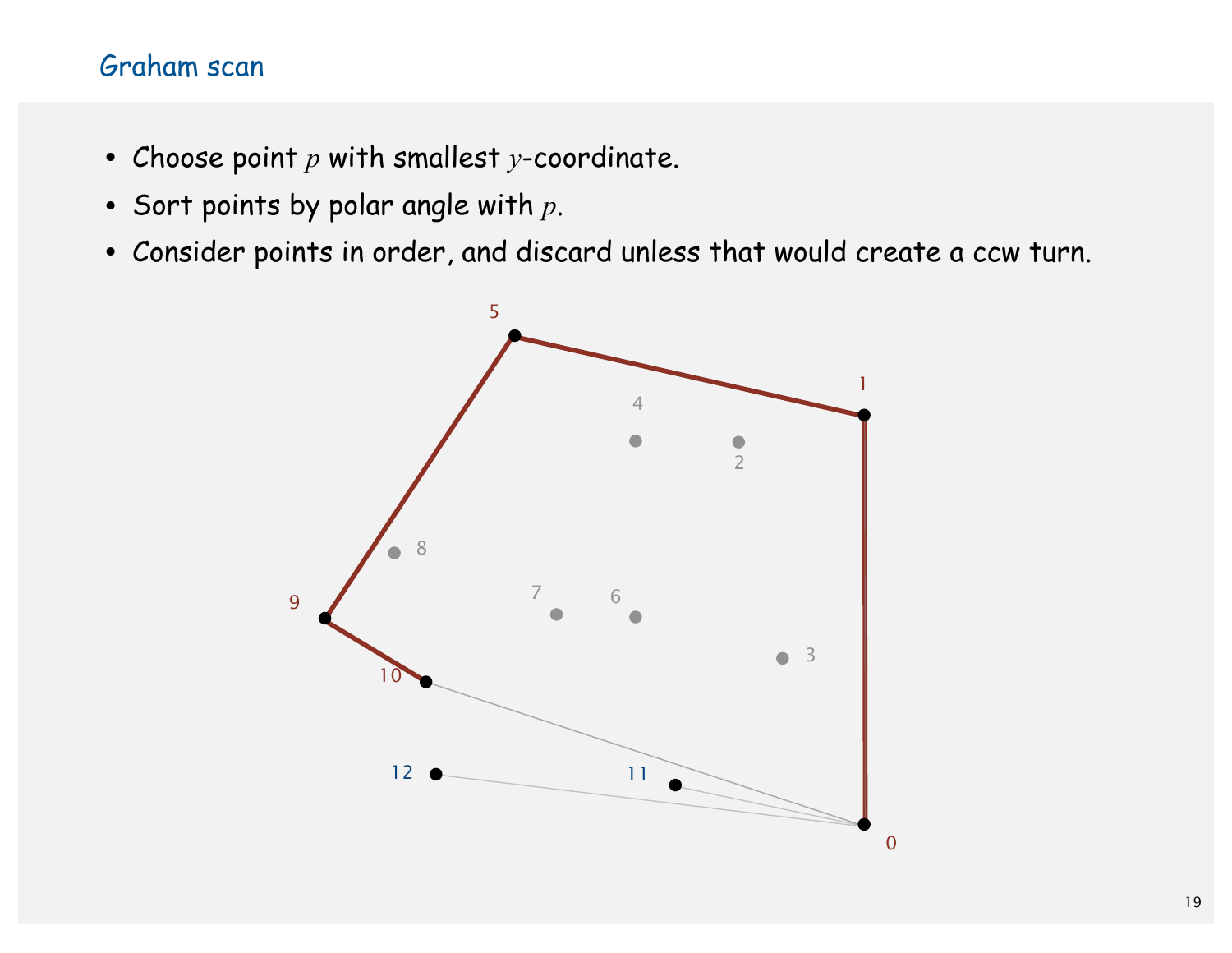- Choose point *p* with smallest *y*-coordinate.
- Sort points by polar angle with *p*.
- Consider points in order, and discard unless that would create a ccw turn.

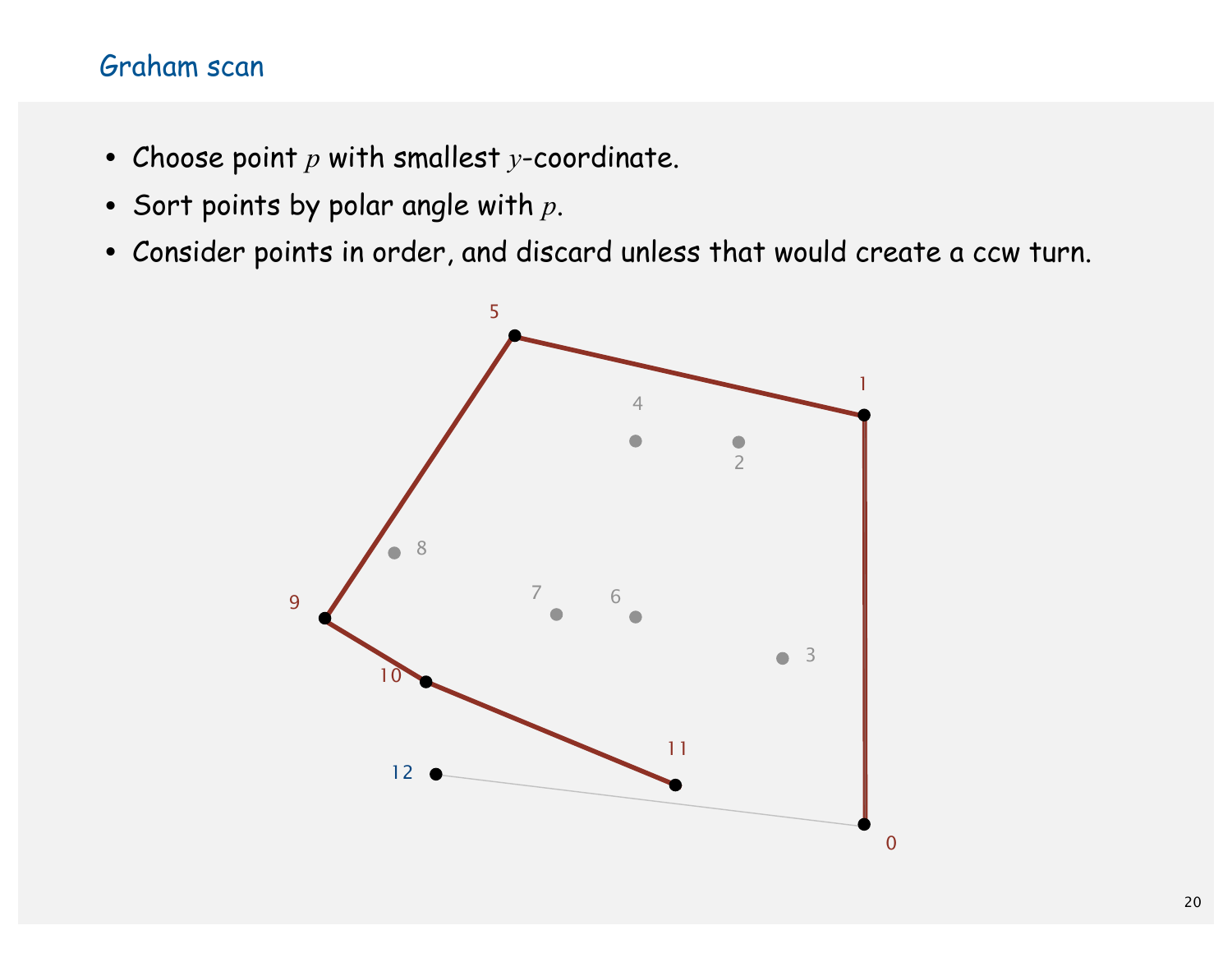- Choose point *p* with smallest *y*-coordinate.
- Sort points by polar angle with *p*.
- Consider points in order, and discard unless that would create a ccw turn.

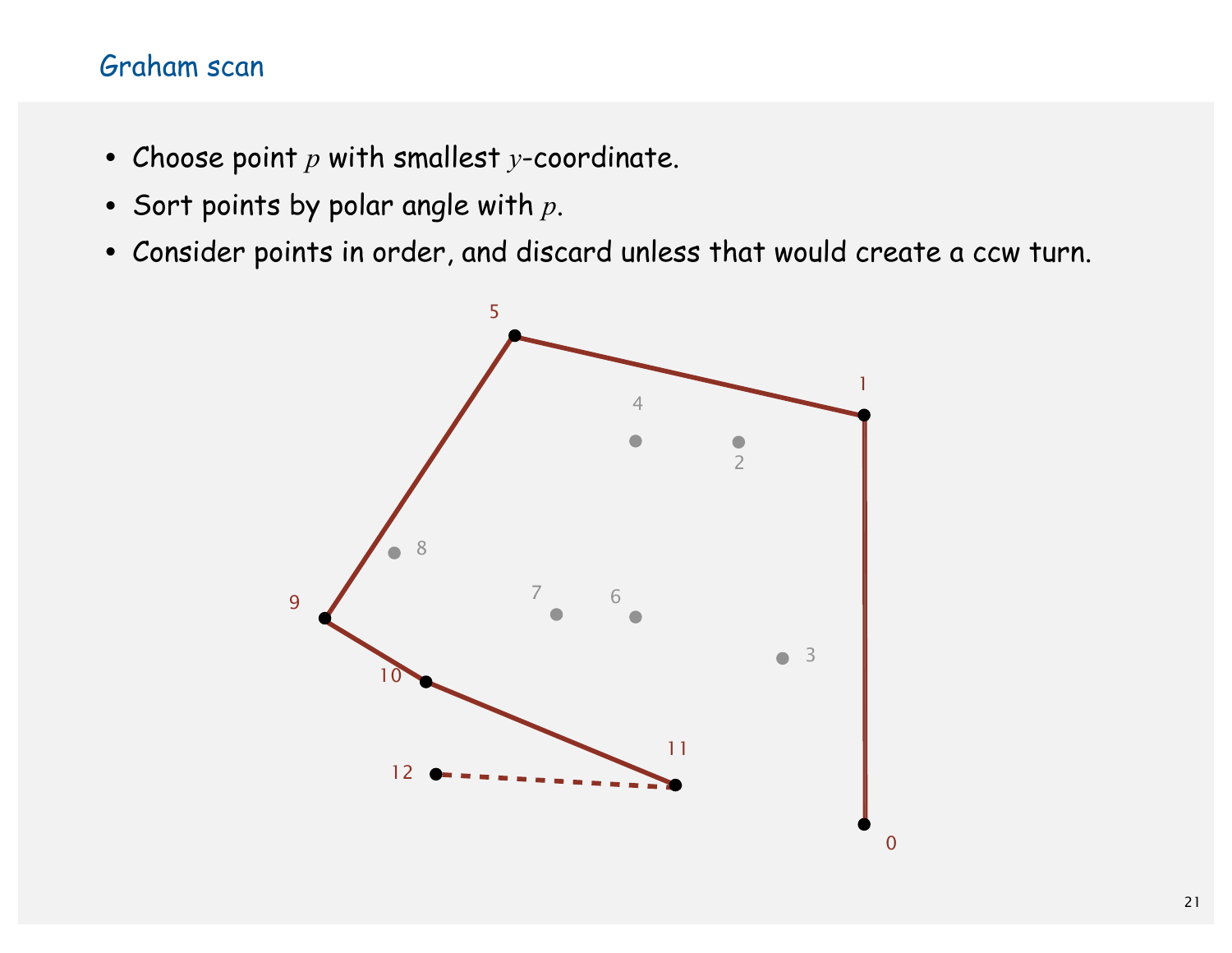- Choose point *p* with smallest *y*-coordinate.
- Sort points by polar angle with *p*.
- Consider points in order, and discard unless that would create a ccw turn.

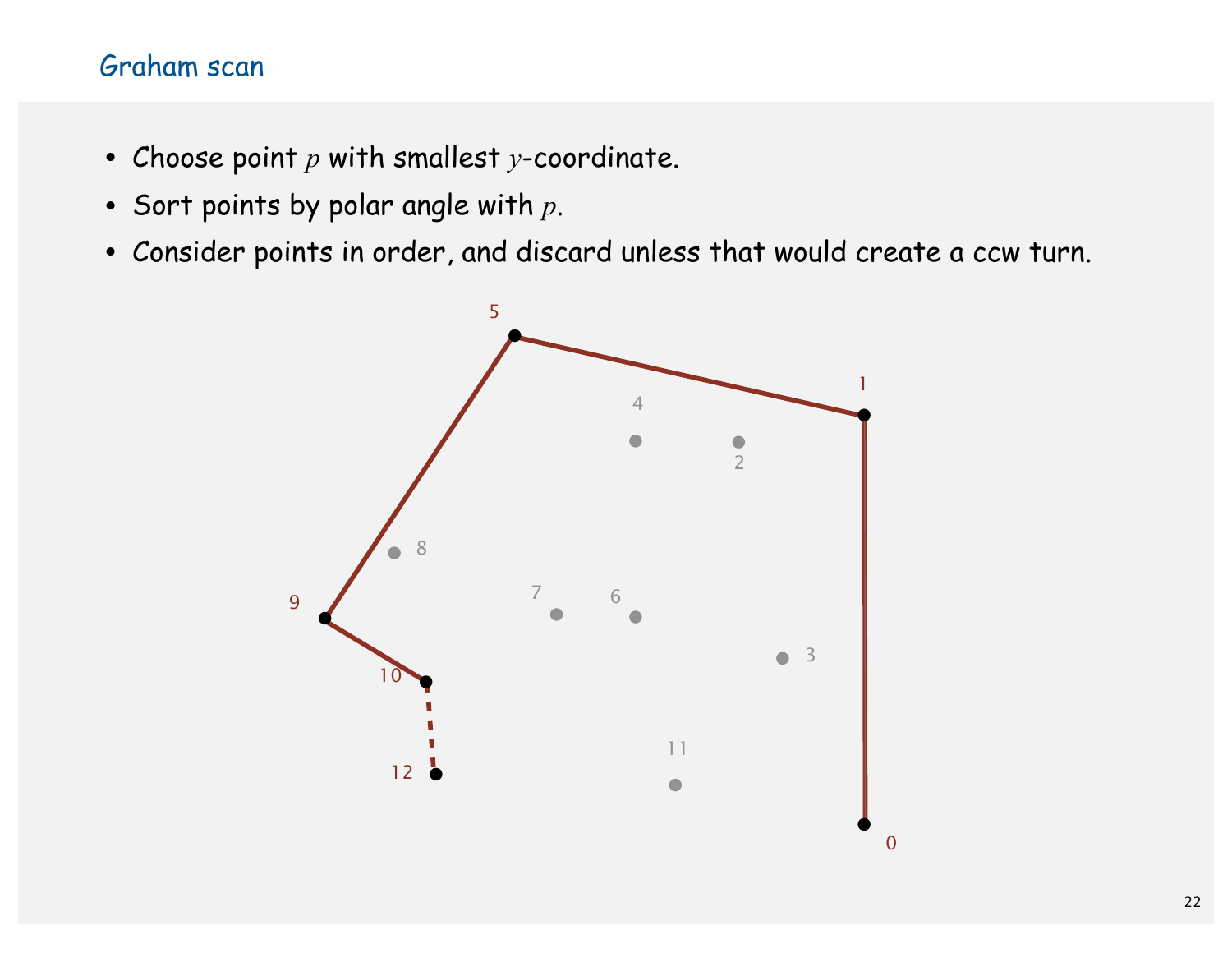- Choose point *p* with smallest *y*-coordinate.
- Sort points by polar angle with *p*.
- Consider points in order, and discard unless that would create a ccw turn.